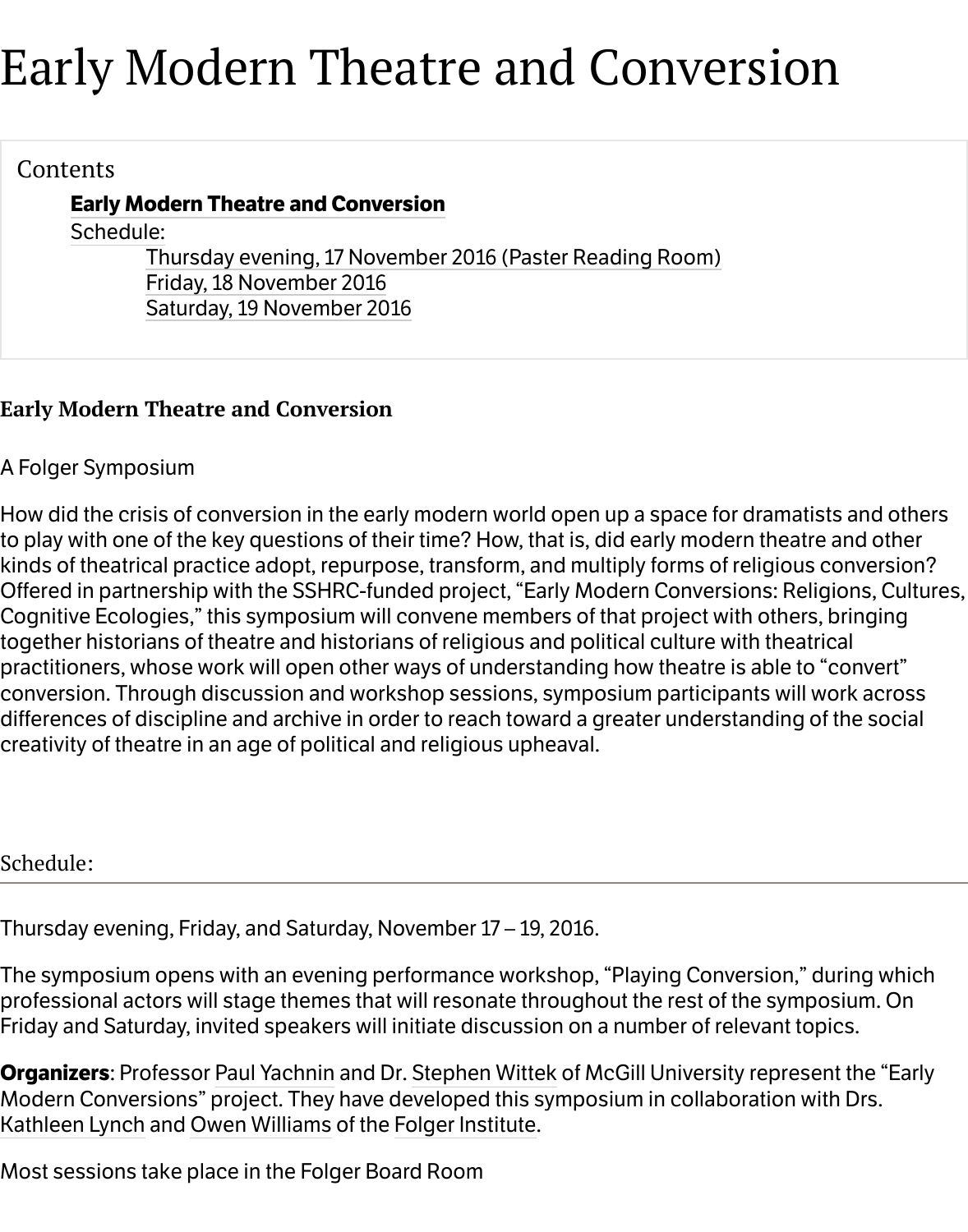Kathleen Lynch, Folger Institute, and Paul Yachnin, McGill University

Performance Workshop: "Playing Conversion"

Amanda Kellock, Repercussion Theatre, Montreal Antoine Yared, Stratford Festival Shirine Babb [Louis Butelli](http://folgerpedia.folger.edu/Kathleen_Lynch)

# **7:30-8:30**

Open[ing Reception](http://folgerpedia.folger.edu/Antoine_Yared) (Founders Room)

Friday, 18 November 2016

#### **9:30 am**

Coffee and pastries (Tea Room, which is adjacent to the Board Room)

#### **10:10**

Call to Order

Owen Williams, Folger Institute

# **10:15**

Culture and Religion

Chair: Christopher Hodgkins, English, University of North Carolina, Greensbor [Jeffrey Shoulso](http://folgerpedia.folger.edu/Owen_Williams)n, Judaic Studies, University of Connecticut Steven Mullaney, English, University of Michigan

#### **11:45**

Lunch (pro[vided in the Foulke Con](http://folgerpedia.folger.edu/Christopher_Hodgkins)ference Room, 301 East Capitol Street, SE)

#### **1:30**

Sexu[ality and Gender](http://folgerpedia.folger.edu/Steven_Mullaney)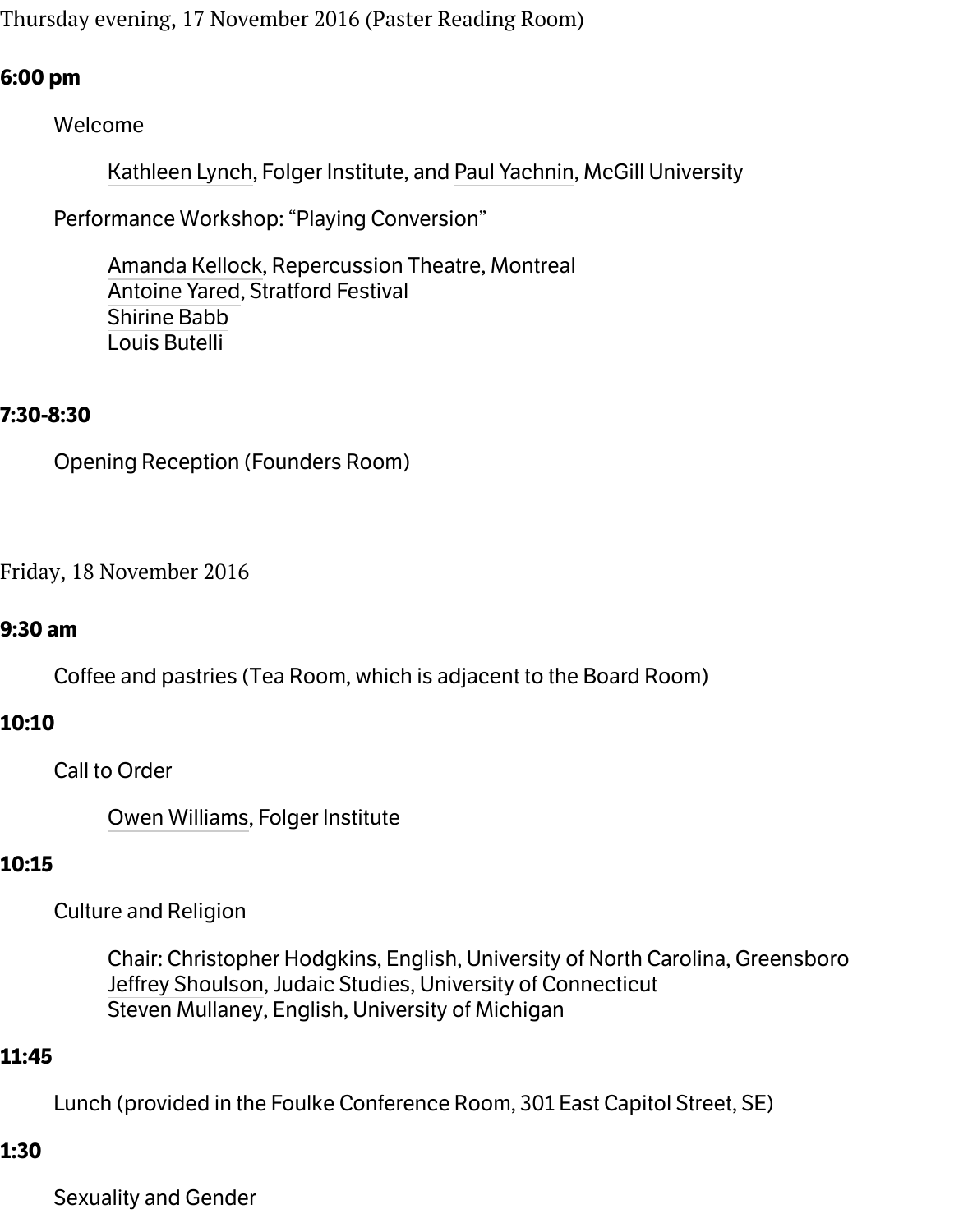Tea Break

#### **3:30**

[Cultural Exchan](http://folgerpedia.folger.edu/Ulrike_Strasser)ge & Cognitive Transformation

Chair: Gail Kern Paster, Shakespeare Quarterly, Folger Shakespeare Library

Jean Feerick, English, John Carroll University Coll Thrush, History, University of British Columbia

Saturday, 19 Nov[ember 2016](http://folgerpedia.folger.edu/Gail_Kern_Paster)

#### **9:30 [am](http://folgerpedia.folger.edu/Coll_Thrush)**

Coffee and Pastries (Folger Tea Room)

# **10:10**

Call to Order

Stephen Wittek, McGill University

# **10:15**

Conversion & Islam

Chair: Holly Pickett, English, Washington & Lee University [Jane Hwang De](http://folgerpedia.folger.edu/Stephen_Wittek)genhardt, English, University of Massachusetts, Amherst Bernadette Andrea, English, University of Texas, San Antonio

#### **11:45 am**

Lunch on y[our own \(sugg](http://folgerpedia.folger.edu/Holly_Pickett)estions provided in folders)

#### **1:30**

Refor[mation & Conversio](http://folgerpedia.folger.edu/Bernadette_Andrea)n

Chair: Torrance Kirby, Religious Studies, McGill University Peter Lake, History, Vanderbilt University